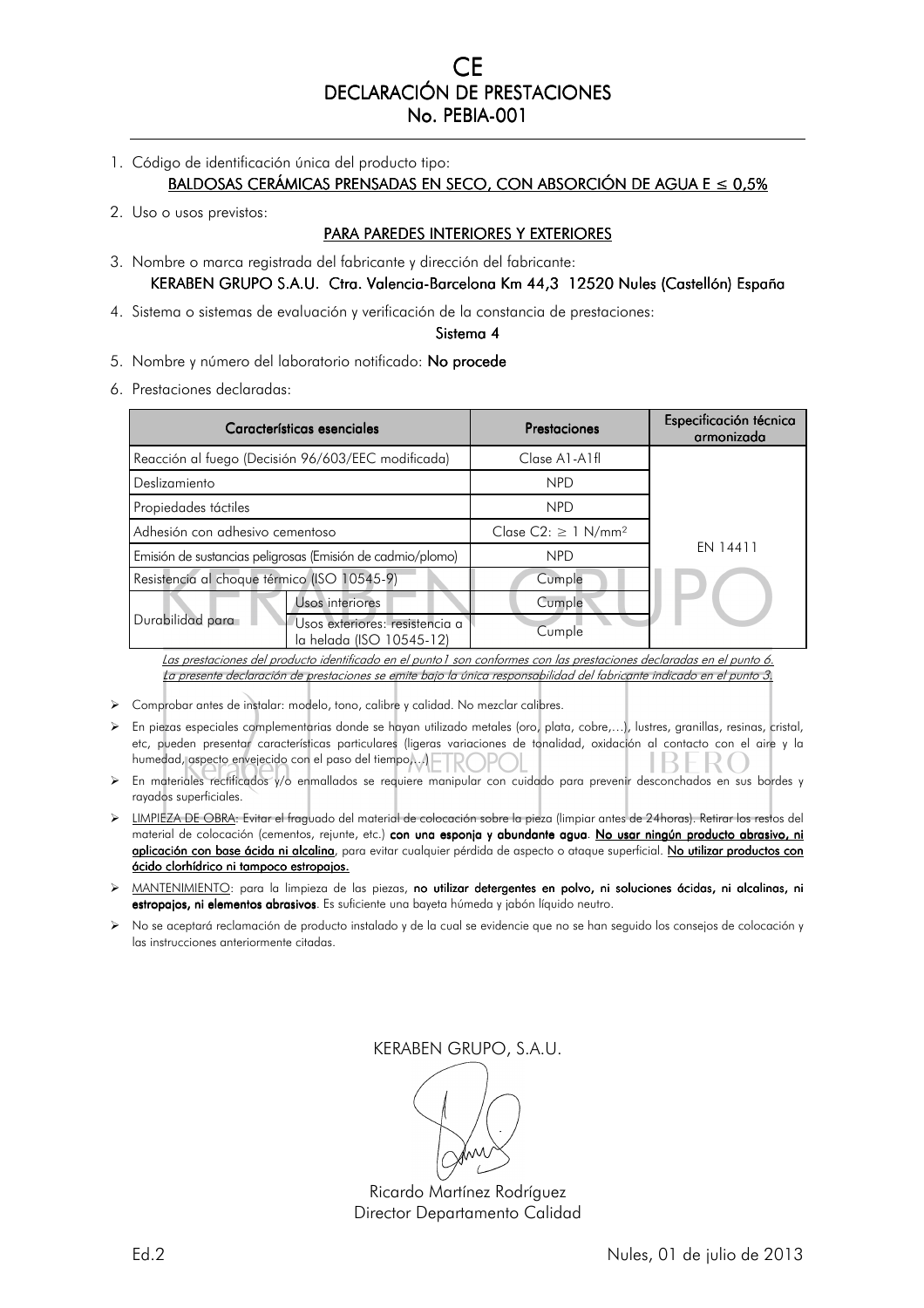CE DECLARATION OF PERFORMANCE N. PEBIA-001

1. Unique identification code of the product type:

#### DRY-PRESSED CERAMIC TILES, WITH WATER ABSORPTION  $E \le 0.5\%$

2. Intended use or uses:

### FOR INTERNAL AND EXTERNAL WALLS

3. Name or registered trade mark, and contact address of the manufacturer: KERABEN GRUPO S.A.U. Ctra. Valencia-Barcelona Km 44,3 12520 Nules (Castellón) España

4. System o systems of assessment and verification of constancy of performance:

#### System 4

- 5. Name and identification number of notified laboratory: Not applicable
- 6. Declared performances:

| <b>Essential characteristics</b>                           |                                                        | Performance                       | <b>Harmonised technical</b><br>specification |
|------------------------------------------------------------|--------------------------------------------------------|-----------------------------------|----------------------------------------------|
| Reaction to fire (Decision 96/603/EEC amended)             |                                                        | $Class A1-A1f1$                   |                                              |
| Slip resistance                                            |                                                        | <b>NPD</b>                        |                                              |
| Tactility                                                  |                                                        | <b>NPD</b>                        |                                              |
| Adhesion with cement adhesive type                         |                                                        | Class $C2: \geq 1 \text{ N/mm}^2$ | EN 14411                                     |
| Emissions of dangerous substances (Cadmium/lead emissions) |                                                        | <b>NPD</b>                        |                                              |
| Thermal shock resistance (ISO 10545-9)                     |                                                        | Complies                          |                                              |
|                                                            | Internal use                                           | Complies                          |                                              |
| Durability for                                             | External use: freeze-thaw<br>resistance (ISO 10545-12) | Complies                          |                                              |

The performance of the product identified in point 1 is in conformity with the declared performance in point 6. This declaration of performance is issued under the sole responsibility of the manufacturer identified in point 3.

- Please check before fixing: model, shade, calibre and quality. Do not mix calibers.
- $\triangleright$  In complementary special pieces where metals have been used (gold, silver, copper,...), lustres, mashing, resins, glass, etc., may present certain characteristics (slight variations in shade, oxidation on contact with air and moisture, aged appearance with the passage of time...). **METROPC**
- > Rectified and/or meshed materials require handling with care to prevent chipping on their edges and surface scratches.
- CLEANING OF WORK: Avoid the hardening of the adhesive material on the piece (clean before 24 hours). Remove the remnants of adhesive (cements, String, etc.) with a sponge and plentiful water. Not use any abrasive product or application with acidic or alkaline base, to avoid any loss of appearance or surface attack. Do not use products with hydrochloric acid nor cleaning pads.
- > MAINTENANCE: in the cleaning of tiles, not use powder detergents, neither acidic nor alkaline solutions, neither cleaning pads nor abrasive elements. It is enough to use a neutral liquid soap and a wet cloth.
- $\triangleright$  Laying the tiles means that thay have been accepted, and, as a result, no claims will be accepted for material installed, crising from a failure to comply with these premises.

KERABEN GRUPO, S.A.U.

Ricardo Martínez Rodríguez Director of Quality Department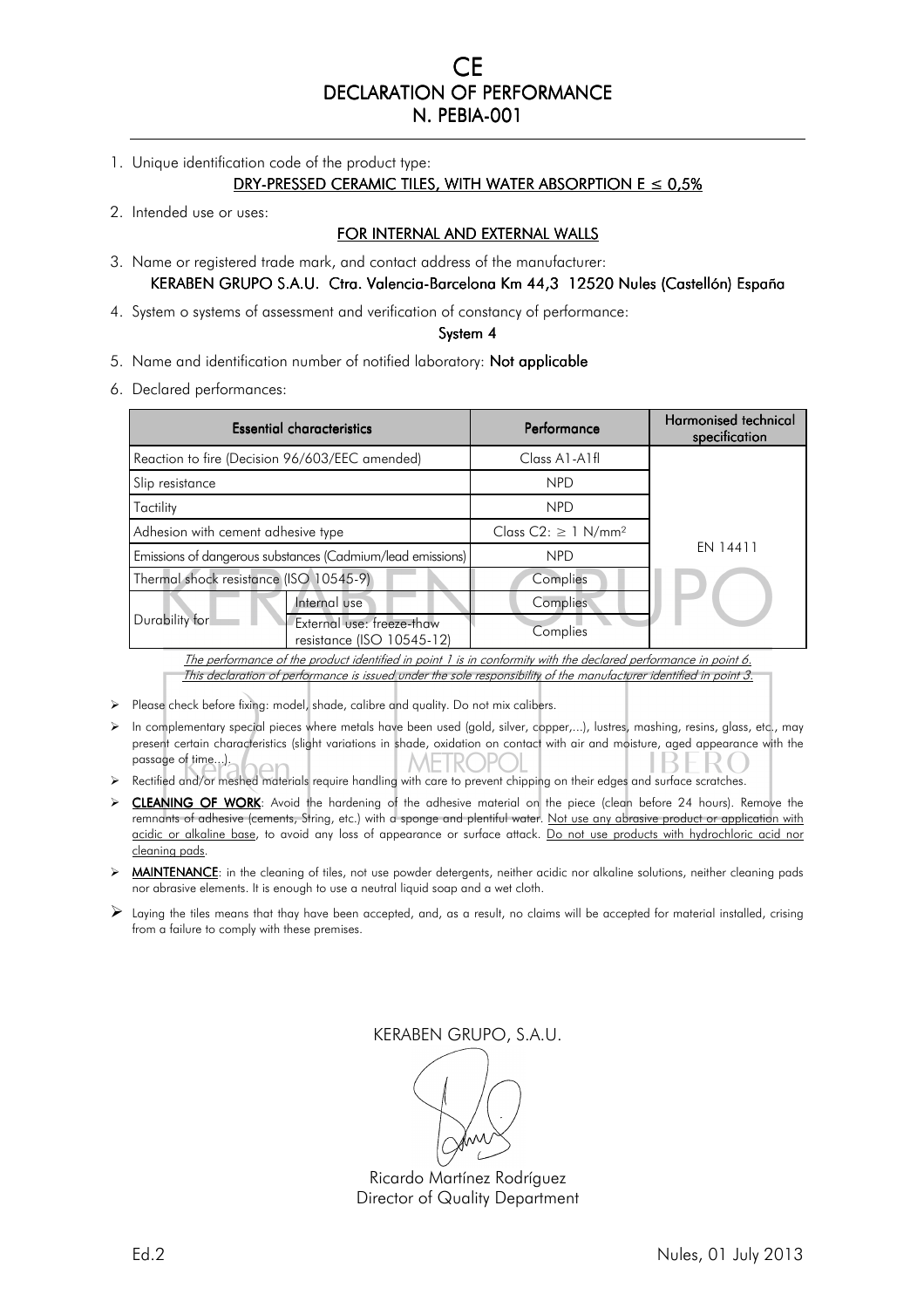CE DÉCLARATION DES PERFORMANCES No. PEBIA-001

1. Code d'identification unique du produit type:

CARREAUX CÉRAMIQUES PRESSÉS EN SEC, AVEC ABSORTION D'EAU E  $\leq 0.5\%$ 

2. Usage ou usages prévus:

# POUR MURS INTÉRIEURS ET EXTÉRIEURS

3. Nom, raison sociale ou marque déposée et adresse de contact du fabricant: KERABEN GRUPO S.A.U. Ctra. Valencia-Barcelona Km 44,3 12520 Nules (Castellón) España

4. Le ou les systèmes d'évaluation et de vérification de la constance des performances:

#### Système 4

5. Nom et numéro d'identification de l'organisme notifié: N'applique pas

6. Performances déclarées:

| Caractéristiques essentielles                      |                                            | <b>Performances</b>                   | <b>Spécifications</b><br>techniques harmonisées |
|----------------------------------------------------|--------------------------------------------|---------------------------------------|-------------------------------------------------|
| Réaction au feu (Décision 96/603/EEC modifiée)     |                                            | Classe A1-A1fl                        |                                                 |
| Glissement                                         |                                            | <b>NPD</b>                            |                                                 |
| Propiétés táctiles                                 |                                            | <b>NPD</b>                            |                                                 |
| Adhésion avec ciment colle                         |                                            | Classe $C2: \geq 1$ N/mm <sup>2</sup> | EN 14411                                        |
| Émission de substances dangereuses (cadmium/plomb) |                                            | <b>NPD</b>                            |                                                 |
| Choc thermique (ISO 10545-9)                       |                                            | Conforme                              |                                                 |
|                                                    | Usage interieur                            | Conforme                              |                                                 |
| Durabilité pour                                    | Usage exterieur: angélif<br>(ISO 10545-12) | Conforme                              |                                                 |

Les performances du produit identifié au point 1 sont conformes aux performances déclarées indiquées au point 6. La présente déclaration des performances est établie sous la seule responsabilité du fabricant identifié au point 3.

- Vérifier avant la pose modèle, nuance, calibre et qualité. Ne pas mélanger calibres.
- Pour les pièces complémentaires à base de métaux (or, argent, cuivre…), les lustres, granilles, résines, cristal tec…. Ont des caractéristiques particulières (légères variations de tonalités, oxydation au contact de l'air et l'humidité, aspect vieillit au passage du temps.
- Les matériaux rectifiés et/ou sur trame, il est conseillé de les manipuler avec soins afin d'éviter d'ébrécher les bords et avoir des rayures superficiel.
- NETTOYAGE: Eviter tous durcissement du matériel posé (nettoyer avant les 24 heures). Enlever les restes de matériel de pose (ciment, joints etc.….) avec une éponge et beaucoup d'eau. Ne pas utiliser de produit abrasif, ne pas utiliser de produit à base d'acide ou alcaline, afin d'éviter toute perte d'apparence ou endommager la superficie. Ne pas utiliser de produits a base d'acide chlorhydrique, ni d'éponge agressive.
- ENTRETIEN: Ne pas utiliser de détergent en poudre, ni d'acides, ni alcalines, ni d'éponges agressives, ni aucuns produits abrasifs. Il suffit d'utiliser un chiffon humide avec un savon neutre.
- Nous n'accepterons aucunes réclamations de produit posé et dont nous constaterons que les conseils de pose ci-dessus mentionnés non pas été respectés.

Ricardo Martínez Rodríguez Directeur du Département Qualité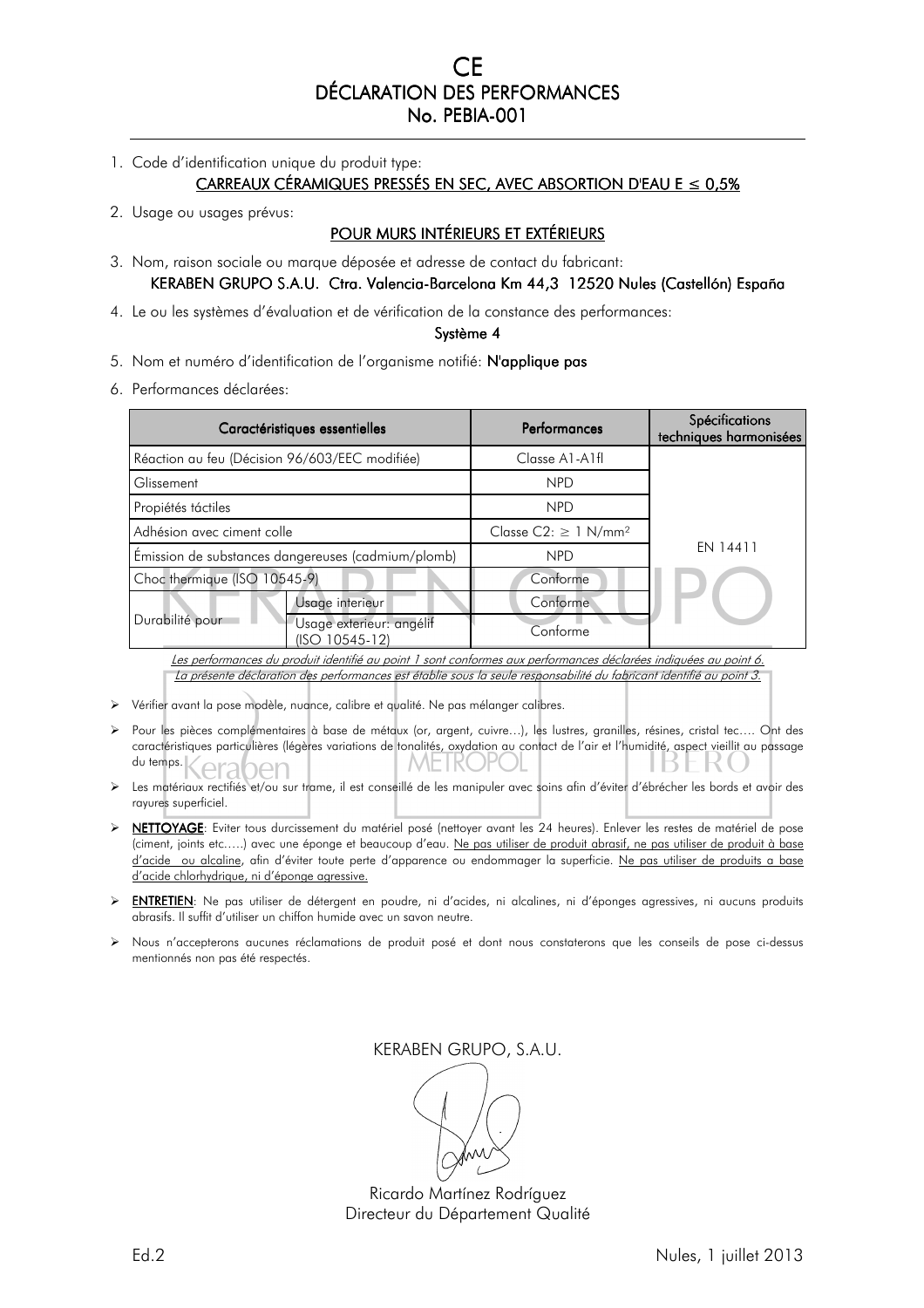CE LEISTUNGSERKLÄRUNG Nr. PEBIA-001

1. Eindeutiger Kenncode des Produkttyps:

#### $TROCKENGEPRESSTE KERAMIKFLIESEN MIT WASSERAUFNAHME  $E \leq 0.5\%$$

2. Vorgesehener Verwendungszweck:

### FÜR WÄNDE IM INNEN UND AUSSENBEREICH

- 3. Name, eingetragener Handelsname oder eingetragene Marke und Kontaktanschrift des Herstellers: KERABEN GRUPO S.A.U. Ctra. Valencia-Barcelona Km 44,3 12520 Nules (Castellón) España
- 4. System oder Systeme zur Bewertung und Überprüfung der Leistungsbeständigkeit:

#### System 4

- 5. Name und Kennnummer der notifizierten Stelle: Nicht anwendbar
- 6. Erklärte Leistung:

| Wesentliche Merkmale                              |                                                                       | Leistung                             | Harmonisierte<br>technische Spezifikation |
|---------------------------------------------------|-----------------------------------------------------------------------|--------------------------------------|-------------------------------------------|
| Brandverhalten (96/603/EEC geändert)              |                                                                       | Klasse A1-A1fl                       |                                           |
| Rutschhemmung                                     |                                                                       | <b>NPD</b>                           |                                           |
| Taktilität                                        |                                                                       | <b>NPD</b>                           |                                           |
| Verbundfestigkeit/Haftfestigkeit mit Zementkleber |                                                                       | Klasse $C2 \geq 1$ N/mm <sup>2</sup> | EN 14411                                  |
| Abgabe gefährlicher Stoffe (Blei / Cadmium)       |                                                                       | <b>NPD</b>                           |                                           |
| Temperaturwechselbeständigkeit (ISO 10545-9)      |                                                                       | erfüllt Bed                          |                                           |
|                                                   | Verwendung innen                                                      | erfüllt Bed                          |                                           |
| Dauerhaftigkeit, für                              | Verwendungen außen: Frost-Tauwednsel-<br>Beständigkeit (ISO 10545-12) | erfüllt Bed                          |                                           |
|                                                   |                                                                       |                                      |                                           |

<u>Die Leistung des Produkts gemäß den Nummer 1 entspricht der erklärten Leistung nach Nummer 6.</u> Verantwortlich für die Erstellung dieser Leistungserklärung ist allein der Hersteller gemäß Nummer 3.

- Prüfen Sie vor der Verlegung: Modell, Brandfarbe, Kaliber und Qualität. Verschiedene Kaliber nicht mischen.
- Bei Formteilen, die Metalle (Gold, Silber, Kupfer ...), Glanz, Sände, Harze, Kristalle etc. verwendet worden sind, können leichte Tonalitätsunterschiede, evtl. auch Oxidierungen wegen Feuchtigkeit, auftauchen.
- Kalibriertes Material und/oder geschnittenes Mosaik muss mit Vorsicht behandelt werden, um mögliche Beschädigungen der Kanden oder Verkratzungen zu vermeiden.
- > REINIGUNG DER BAUSTELLE: Verhindern Sie das Abbinden des Klabers mit dem Produkt (Reinigung innerhalb von 24 STd. ) Entfernen Sie Kleber, Silikon etc. mit einem nassen Schwamm. Benutzen Sie keine harten Gegenstände oder Schwämme, weder salzsäurehaltige oder ätzende Produkte.
- > INSTANDHALTUNG: Benutzten Sie bei der Reinigung der Produkte, kein Reinigungsmittel in Pulverform oder säurehaltige bzw alkalische Reinigungsmittel, benutzen Sie auch keine harten Gegenstände für die Reinigung. Es ist ausreichend die Produkte mit einem feuchten Tuch und einem ph neutralen Reinigungmittel zu säubern.
- Wir übernehmen keine Haftung bei verlegten Produkten, wo nachweislich die aufgeführten Arbeitsschritte nicht eingehalten wurden.

Ricardo Martínez Rodríguez Direktor Qualitätsabteilung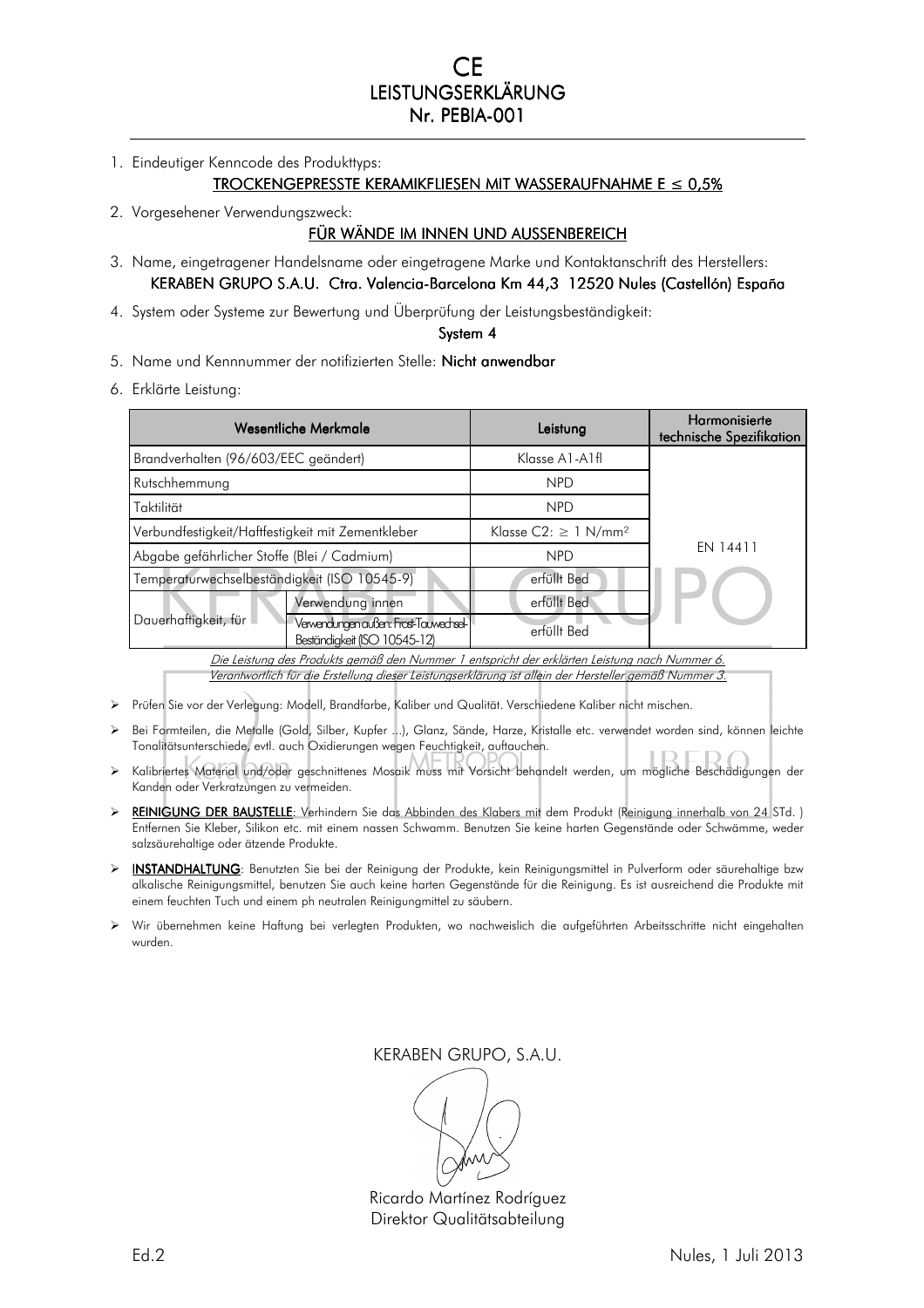CE DICHIARAZIONE DI PRESTAZIONE N. PEBIA-001

- 1. Codice di identificazione único del prodotto tipo: PIASTRELLE CERAMICHE PRESSATE A SECCO, CON ASSORBIMENTO ACQUA E<0,5%
- 2. Uso o usi previsti:

# PER PARETI INTERNE E ESTERNE

3. Nome o marchio registrato del produttore e indirizzo del produttore:

KERABEN GRUPO S.A.U. Ctra. Valencia-Barcelona Km 44,3 12520 Nules (Castellón) España

4. Sistema o sistema di valutazione e verifica del mantenimento delle prestazioni:

#### Sistema 4

- 5. Nome e numero di identificazione del l'organismo autorizzato: No procedere
- 6. Prestazioni dichiarate:

| Caratteristiche essenziali                                    |                                                   | Prestazioni                                | Specifica técnica<br>armonizzata |
|---------------------------------------------------------------|---------------------------------------------------|--------------------------------------------|----------------------------------|
| Reazione al fuoco (Direttiva 96/603/EEC modificata)           |                                                   | $Classe$ A <sub>1</sub> -A <sub>1</sub> fl |                                  |
| Scivolosità                                                   |                                                   | <b>NPD</b>                                 |                                  |
| Proprietà tattili                                             |                                                   | <b>NPD</b>                                 |                                  |
| Adesione con la collante cementizio                           |                                                   | Classe $C2: \geq 1$ N/mm <sup>2</sup>      | EN 14411                         |
| Rilascio di sostanza pericolose (Cessione di cadmio / piombo) |                                                   | <b>NPD</b>                                 |                                  |
| Resistenza agli shock termici (ISO 10545-9)                   |                                                   | Soddisfa                                   |                                  |
|                                                               | Uso interno                                       | Soddisfa                                   |                                  |
| Durabilità                                                    | Jso esterno: resistenza al<br>aelo (ISO 10545-12) | Soddisfa                                   |                                  |

Le prestazioni del prodotto indicato al punto 1 son conformi alle prestazioni dichiarate al punto 6. Si rilascia la presente dichiarazione sulle prestazioni sotto la responsabilità exclusiva del produttore indicato al punto 3.

- Controllare prima dell'installazione:modelo, tono, calibro e qualità. Non miscelare calibri diversi.
- Sui pezzi speciali complementari prodotti con metalli ( oro, argento,rame, etc..) lustres, graniglie, resine, cristalli si possono presentare particoleri caratteristiche ( leggere variazioni di tono, ossidazioni a contatto con l'aria e con l'acqua, aspetto invecchiato con il trascorrere del tempo).
- Si richiede di manipolare con cura i materiali rettificati e I materiali montati su rete per prevenire sbeccature sui bordi e graffi superficiali.
- > PULIZIA DI CANTIERE: Evitare di lasciare residui di colle e stucchi sopra i pezzi ( pulire entro le 24 ore). Eliminare I residui dei materiali di lavorazione ( cement, stucchi, etc..) con una spugna e abbondante acqua. Non usare alcun prodotto abrasive ne detergent con basi acide o alkaline per evitare qualsiasi alterazione di aspetto o attaco superficiale. Non utilizzare prodotti con acido cloridrico ne con strofinaccio.
- MANTENIMENTO: Per la normale pulizia dei pezzi non utilizzare detergenti in polvere, ne soluzioni acide, ne alcaline, ne strofinaccio, ne elementi abrasivi. E' suficiente utilizzare solo panni umidi e sapone liquido neutro.
- Non si accetteranno contestazioni su prodotti installati en el caso si evidenzi che non sono stati seguiti i consigli di installazione e le istruzioni precedentemente citate.

KERABEN GRUPO, S.A.U.

Ricardo Martínez Rodríguez Direttore del Dipartimento Qualità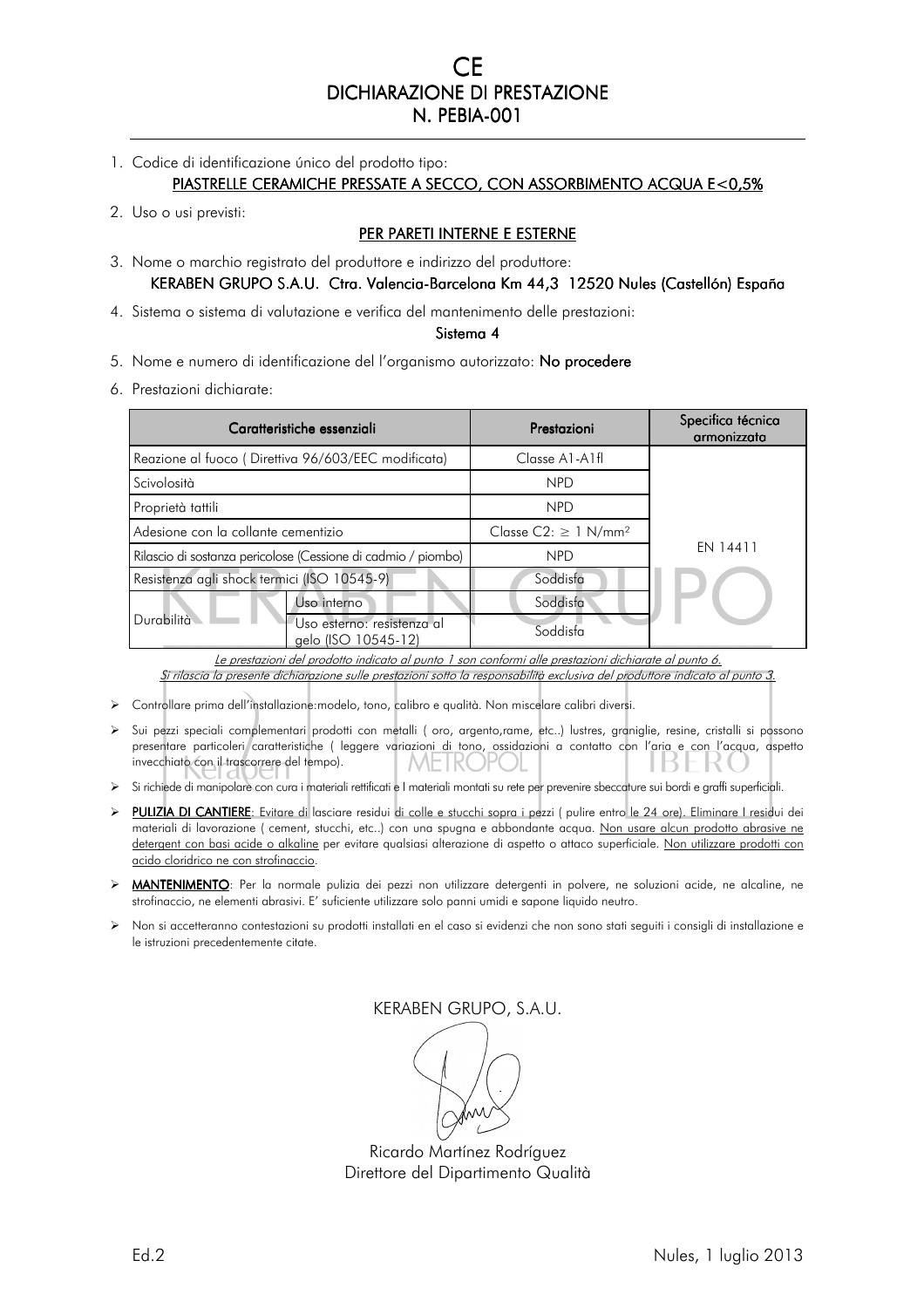**CE ДЕКЛАРАЦИЯ СООТВЕТСТВИЯ No. PEBIA-001** 

- 1. Уникальный идентификационный номер изделия: **ПЛИТКИ КЕРАМИЧЕСКИЕ СУХОГО ПРЕССОВАНИЯ С ВОДОПОГЛОЩЕНИЕМ (E) E ≤ 0,5%**
- 2. Область/области применения:

# **ДЛЯ УКЛАДКИ НА СТЕНУ ВНУТРИ И ВНЕ ПОМЕЩЕНИЙ**

- 3. Наименование, зарегистрированный товарный знак производителя и его адрес: **KERABEN GRUPO S.A.U. Ctra. Valencia-Barcelona Km 44,3 12520 Nules (Castellón) España**
- 4. Применяемая/ые система/ы контроля качества и тестирования соответствия характеристик продукции:

# **СИСТЕМА 4**

- 5. Наименование и регистрационный номер лаборатории: **Не применяется**
- 6. Декларируемые характеристики изделия:

|                                                                    | Технические характеристики                                                                                                              | Соответствие                    | <b>Гармонизированный</b><br>технический стандарт ЕС |
|--------------------------------------------------------------------|-----------------------------------------------------------------------------------------------------------------------------------------|---------------------------------|-----------------------------------------------------|
| Жаропрочность (96/603/ЕЕС)                                         |                                                                                                                                         | Класс A1-A1fl                   |                                                     |
| Сопротивление скольжению                                           |                                                                                                                                         | <b>NPD</b>                      |                                                     |
| Тактильные характеристики                                          |                                                                                                                                         | <b>NPD</b>                      |                                                     |
| Взаимодействие с растворами/смесями для<br>укладки (цемент и т.п.) |                                                                                                                                         | Класс С2: ≥ 1 N/mm <sup>2</sup> | EN 14411                                            |
| Уровень излучения вредных/опасных веществ<br>(кадмий/свинец)       |                                                                                                                                         | NPD                             |                                                     |
| Термическая стойкость (ISO 10545-9)                                |                                                                                                                                         | Соответствует                   |                                                     |
|                                                                    | Внутренняя отделка                                                                                                                      | Соответствует                   |                                                     |
| Применение                                                         | Наружная отделка:<br>морозостойкость (ISO 10545-12)                                                                                     | Соответствует                   |                                                     |
|                                                                    | Технические характеристики изделия. обозначенного в пункте 1. соответствуют заявленным в п.6 данной декларации производителя продукции. |                                 |                                                     |

Технические характеристики изделия, обозначенного в пункте 1, соответствуют заявленным в п.6 данной декларации производителя продукции. Производитель продукции, чьи данные указаны в п.3 декларации соответствия, несет полную ответственность за достоверность информации, приведе

*в данном документе*.

- До укладки плитки следует произвести осмотр всей купленной партии, проверяя ее качество, оттенок, размер. С этой целью следует сравнить плитку с разных упаковок и проверить, являются ли калибр, оттенок, сорт одинаковыми на всех упаковках. Не допускается смешивать плитку разных калибров при укладке.
- Декоративные элементы, при производстве которых использовались такие материалы как: металл, стекло, мраморная крошка, кварцевый песок, и т.п. могут иметь незначительные различия в цветовых оттенках партии одного и того же тона. Это положение также относится и к декоративным элементам, имитирующем состаренные материалы(дерово, металл, плитка и т.п.).
- Во избежание появления царапин, сколов и т.п следует с особой осторожностью проводить работы по укладке материалов на гибкой сетке и/или ректификатов.
- **ОЧИСТКА ПОСЛЕ УКЛАДКИ**: по возможности, при проведении работ по укладке, избегать попадания раствора на поверхность. Очистку производить в течении следующих 24-х часов, с использованием губки и воды. Во избежание потери эстетических характеристик изделия не применять щелочные, абразивные растворы/вещества и т.п. для очистки.
- **УХОД ЗА ИЗДЕЛИЕМ**: для очистки поверхности не допускается использовать стиральный порошок, абразивные, щелочные растворы/моющие средства и т.п. Достаточно протереть поверхность влажной губкой, смоченной в нейтральном мыльном растворе.
- После укладки никакие жалобы по этому материалу приниматься не будут.

KERABEN GRUPO, S.A.U.

Ricardo Martínez Rodríguez Директор департамента качества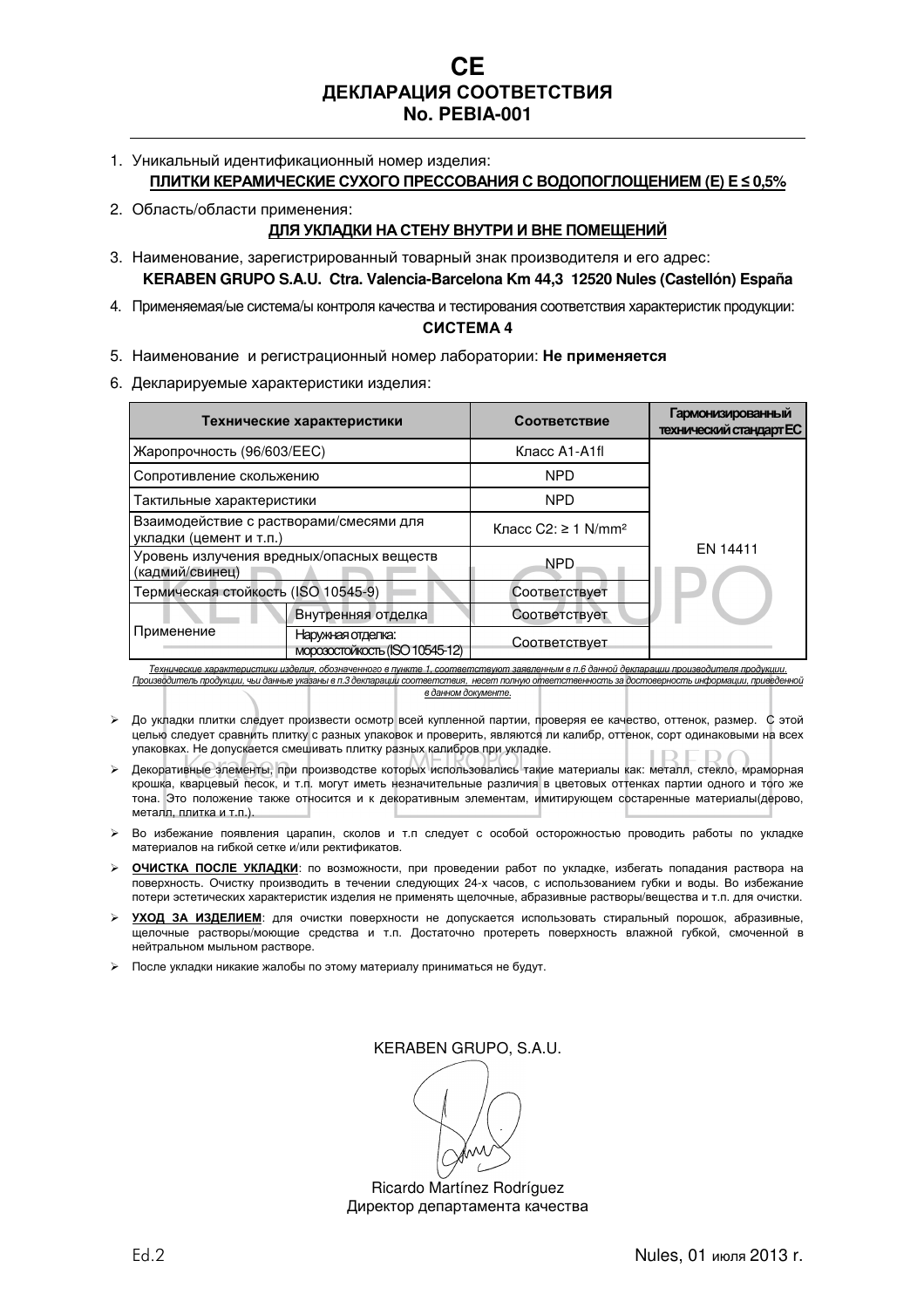- 1. Unikalny numer identyfikacyjny produktu typu: **PŁYTKI CERAMICZNE PRASOWANE NA SUCHO, CHŁONNOŚĆ WILGOCI E≤ 0,5%**
- 2. Sposób lub sposoby użytkowania:

# **DO ŚCIAN WEWNĘTRZNYCH I ZEWNĘTRZNYCH**

- 3. Nazwa lub marka zarejestrowana producenta i jego adres: **KERABEN GRUPO S.A.U. Ctra Valencia-Barcelona km 44,3 12520 Nules (Castellón) Hiszpania**
- 4. System lub systemy oceny i sprawdzenia faktycznych właściwości

**System 4** 

- 5. Nazwa i numer laboratorium poinformowanego: **nie dotyczy**
- 6. Deklarowane właściwości użytkowe:

| Glówne cechy                                               |                                                   | Właściwości                             | Specyfikacja techniczna<br>według normy wspólnej |
|------------------------------------------------------------|---------------------------------------------------|-----------------------------------------|--------------------------------------------------|
| Ogniotrwałość (Decyzja 96/603/EWG ze zmianami)             |                                                   | Klasa A <sub>1</sub> -A <sub>1</sub> fl |                                                  |
| <b>Sliskość</b>                                            |                                                   | W N/O                                   |                                                  |
| Właściwości w dotyku                                       |                                                   | W N/O                                   |                                                  |
| Przyczepność przy użyciu lepiszcza cementowego             |                                                   | Klasa $C2 \ge 1N/mm2$                   |                                                  |
| Emisja substancji niebezpiecznych (emisje<br>kadmu/ołowiu) |                                                   | W N/O                                   | EN 14411                                         |
| Odporność na wstrząs termiczny (ISO 10545-9)               |                                                   | Spełnia                                 |                                                  |
|                                                            | wnetrz                                            | spełnia wymagania                       |                                                  |
| Trwałość dla                                               | na zewnątrz: odporność na<br>mrozy (ISO 10545-12) | spełnia wymagania                       |                                                  |

*Właściwości użytkowe produktu opisanego w punkcie 1 są zgodne z właściwościami zadeklarowanymi w punkcie 6. Niniejsza deklaracja właściwości użytkowych zostaje wydana na wyłączną odpowiedzialność producenta wskazanego w punkcie 3.* 

- Przed montażem sprawdzić: model, odcień, kaliber i jakość. Nie mieszać różnych kalibrów.
- W specjalnych elementach uzupelniających, gdzie użyto metalu (złota, srebra, miedzi,…), materiałów nabłyszczanych, porowatych, żywic, szkła, etc, mogą one mieć szczególne cechy (delikatne zmiany odcienia, utlenianie w kontakcie z powietrzem i wilgocią, "starzenie się" z upływem czasu,...) (
- $\triangleright$  W przypadku materiałów szlifowanych i/lub emaliowanych należy delikatnie się z nimi obchodzić po to, by uniknąć załamań na krawędziach i zarysowań na powierzchni
- CZYSTOŚC NA MIEJSCU PRAC: unikać plam spoiwa na powierzchni płytek (ewentualnie wyczyścić przed upływem 24 godzin). Usunąć jego resztki (cementu, fugi, etc) za pomoca mocno nasączonej wodą gąbki; zmyć obficie polewając wodą. Nie używać jakichkolwiek produktów ściernych, ani aplikacji na bazie kwasów, czy alkalin (zasad), w celu uniknięcia uszkodzeń czy spękań na powierzchni. Nie używać produktów zawierających kwa solny, ani szorstkich ścierek.
- UTRZYMANIE: do czyszczenia nie używać detergentów w proszku, ani roztworów kwasów, alkalin, ścierek, ani innych materiałów ściernych. Wystarczy wilgotna szmatka i neutralne mydło w płynie.
- Nie przyjmuje się reklamacji materiału po montażu lub takich, po których widać, że zainstalowane je niezgodnie z zaleceniami montażu z tytułu niespełnienia powyższych założeń.

KERABEN GRUPO, S.A.U.

Ricardo Martínez Rodríguez Dyrektor Działu Kontroli Jakości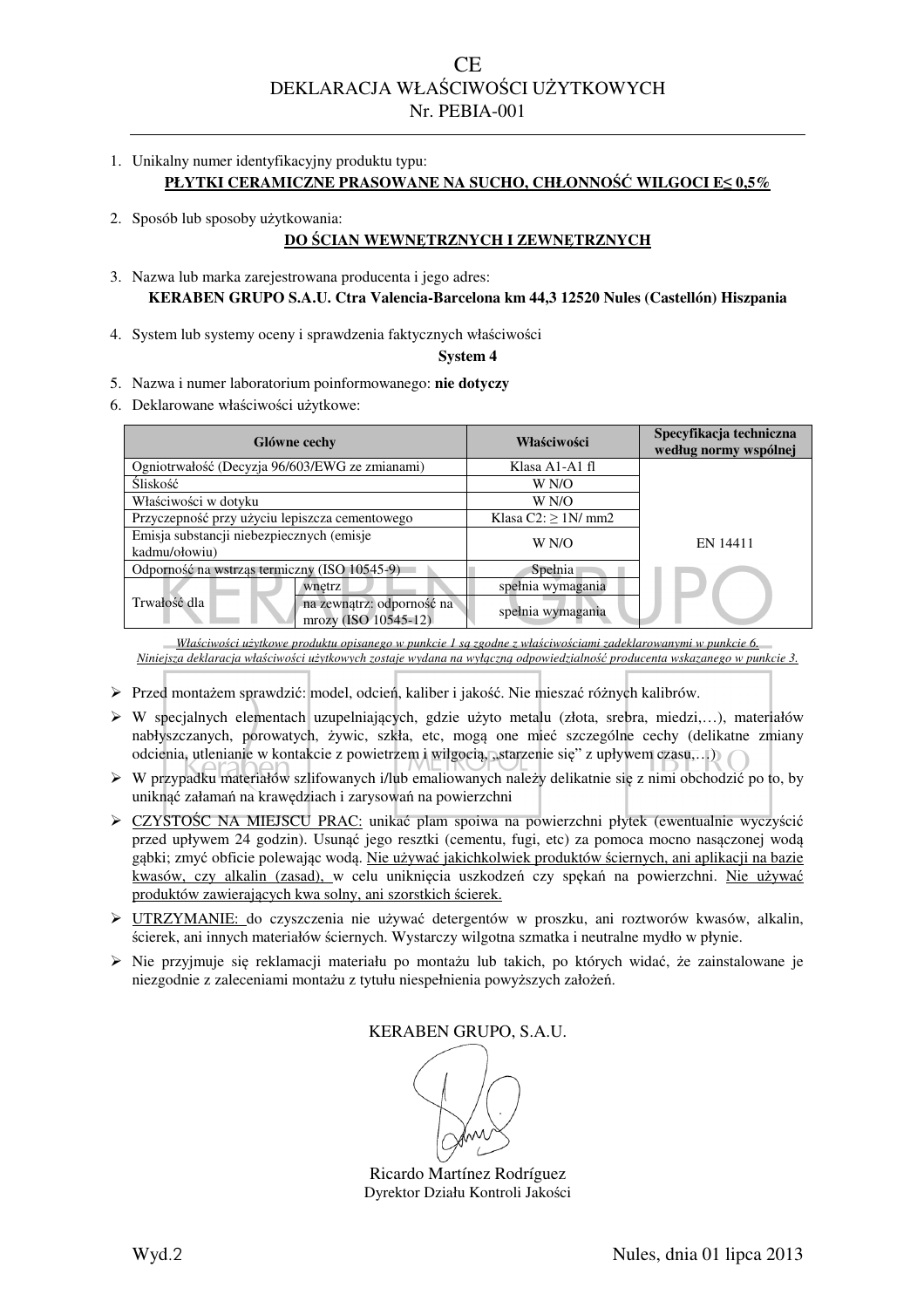1. Enotna identifikacijska oznaka izdelka:

# SUHO STISKANE KERAMIČNE PLOŠČICE Z VPOJNOSTJO VODE E ≤0,5%

2. Uporaba oz. predvidena uporaba:

### ZA NOTRANJE IN ZUNANJE STENE

3. Ime oz. blagovna znamka in naslov proizvajalca:

### KERABEN GRUPO S.A.U. Ctra. Valencia-Barcelona Km 44,3 12520 Nules (Castellón) España

4. Sistem oz. sistemi evaluacije in potrditve stalne skladnosti:

#### Sistem 4

- 5. Ime in številka laboratorija: Ni potrebno
- 6. Izjava o skladnosti:

| Splošne značilnosti                           |                                                               | Skladnost                            | Skladna tehnična<br>specifikacija |
|-----------------------------------------------|---------------------------------------------------------------|--------------------------------------|-----------------------------------|
|                                               | Reakcija na ogenj (Uredba 96/603/EEC spremenjena)             | Razred A1-A1fl                       |                                   |
| Drsnost                                       |                                                               | <b>NPD</b>                           |                                   |
| Tipne značilnosti                             |                                                               | <b>NPD</b>                           |                                   |
| Polaganje s cementnim lepilom                 |                                                               | Razred $C2 \geq 1$ N/mm <sup>2</sup> |                                   |
| Izpust nevarnih snovi (Izpust kadmija/svinca) |                                                               | <b>NPD</b>                           | EN 14411                          |
| Odpornost na termični šok (ISO 10545-9)       |                                                               | Izpolnjuje                           |                                   |
|                                               | Notranja uporaba                                              | Izpolnjuje                           |                                   |
| Vzdržljivost                                  | Za zunanjo uporabo:<br>odpornost na zmrzali (ISO<br>10545-12) | Izpolnjuje                           |                                   |

Skladnost izdelka v točki 1 ustreza izjavam o skladnosti v točki 6.

Ta izjava o skladnosti se izda na odgovornost proizvajalca, navedenega v točki 3.

- Pred namestitvijo preveriti: model, odtenek, velikost in kakovost. Ne mešati velikosti.
- Na kosih s posebnimi dodatki, ki vsebujejo kovine (zlato, srebro, baker,...), keramične lake, zrnca, smole, steklo, itd., se lahko pojavijo posebne značilnosti (rahle spremembe v odtenku, oksidacija zaradi stika z zrakom, vlažnost in sčasoma starinski videz,... )
- Z brušenimi in/ali žičnatimi materiali je potrebno ravnati previdno in preprečiti, da bi se okrušili robovi ali spraskala površina.
- > ČIŠČENJE PO DELU: Izognite se zamazanju veznega materiala po ploščici (očistiti prej kot v 24 urah). Odstranite ostanke veznega materiala (cement, fugirna masa, itd.) **z gobico in veliko količino vode.** <u>Ne uporabljajte abrazivnih izdelkov, niti</u> nanosov na kislinski ali alkalni bazi, da ne bi prišlo do spremembe videza ali poškodbe površine. Ne uporabljajte izdelkov s klorovodikovo kislino ali žičnatih gobic.
- VZDRŽEVANJE: Za čiščenje posameznih kosov ne uporabljajte detergenta v prahu, kislin, alkalnih raztopin, žičnatih gobic ali abrazivnih izdelkov. Dovolj je vlažna krpa in nevtralno tekoče milo.
- Ne sprejemajo se reklamacije nameščenega izdelka, v kolikor je razvidno neupoštevanje zgoraj navedenih nasvetov in navodil za polaganje.

Ricardo Martínez Rodríguez Direktor oddelka za kakovost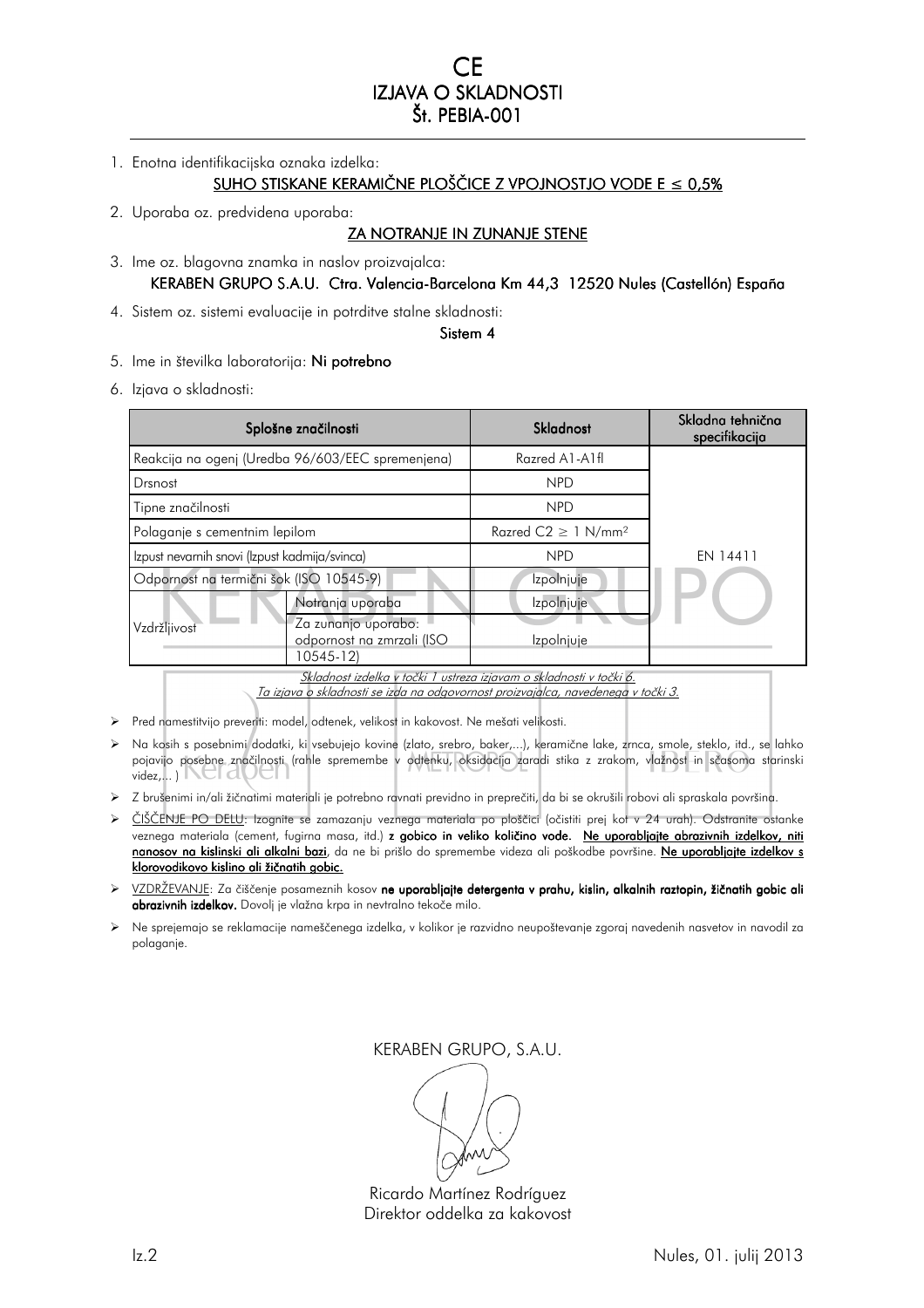# CE IZJAVA O SVOJSTVIMA Br. PEBIA-001

1. Jedinstvena identifikacijska oznaka proizvoda :

#### SUHO PREŠANE KERAMIČKE PLOČICE SA UPIJANJEM VODE E ≤ 0,5%.

2. Namjeravana uporaba ili uporabe :

## ZA UNUTRAŠNJE I VANJSKE ZIDOVE

- 3. Ime ili trgovački naziv i adresa proizvođača : KERABEN GRUPO S.A.U. Ctra. Valencia-Barcelona Km 44,3 12520 Nules (Castellón) España
- 4. Sustav ili sustavi ocjenjivanja i provjere svojstava :

Sustavi 4

5. Ime i adresa ovlašćenog laboratorija : Nije potrebno ( NPD )

6. Deklarirana svojstva :

| Osnovne značajke                                                                  |                                                                        | Svojstva                             | Usklađeni tehnički<br>standard |
|-----------------------------------------------------------------------------------|------------------------------------------------------------------------|--------------------------------------|--------------------------------|
|                                                                                   | Reagiranje na vatru (Odluka 96/603/EEC izmijenjena)                    | Klasa A1-A1fl                        |                                |
| Protukliznost                                                                     |                                                                        | <b>NPD</b>                           |                                |
| Svojstva na dodir                                                                 |                                                                        | <b>NPD</b>                           |                                |
| Polaganje s ljepilima na cementnoj bazi                                           |                                                                        | Klasa $C2: \geq 1$ N/mm <sup>2</sup> | EN 14411                       |
| Ispuštanje opasnih tvari (kadmij / olovo)                                         |                                                                        | <b>NPD</b>                           |                                |
| Otpornost na termičke reakcije (ISO 10545-9)                                      |                                                                        | Ispunjava                            |                                |
|                                                                                   | Uporabu u interijerima                                                 | Ispunjava                            |                                |
| Otpornost za                                                                      | Uporabu u eksterijerima:<br>otpornost na zamrzavanje<br>(ISO 10545-12) | Ispunjava                            |                                |
| Svojstva proizvoda identificiranih u točki 1 su u skladu sa svojsvima iz točke 6. |                                                                        |                                      |                                |

Ova Izjava o svojstvima se izdaje pod isključivom odgovornošću proizvođača, naznačenog u točki 3.

- Prije postavljanja provjeriti : model, nijansu, kalibar i kvalitet . Ne miješati različite kalibre.
- Na dekorativnim elementima pri proizvodnji kojih je korišćen metal (zlato, srebro, bakar,…), staklo, kvarcni pijesak, itd, vremenom može doći do manjih promjena u nijansi boje, do oksidacije zbog kontakta sa zrakom i vlagom ili efekta istrošenosti.
- Prilikom postavljanju rektificiranih modela i/ ili modela na mrežici, neophodno je rukovati sa posebnom pažnjom, da ne bi došlo do grebanja pločice ili oštećenja rubova iste.
- $\triangleright$  ČIŠĆENJE RADOVA: Spužvom i obilnom količinom vode (u roku kraćem od 24h), prije nego što se stvrdnu, otkloniti ostatke ljepila (cementa, itd…) sa površine pločica. <mark>Ne koristiti abrazivna sredstva, niti ona koja su na kiseloj i alkaličnoj bazi</mark>, da ne bi došlo do bilo kakvog oštećenja izgleda i/ili površine pločice. <u>Ne koristiti **proizvode na bazi klorovodične kiseline,** niti žičane</u> spužve.
- ODRŽAVANJE : Za čišćenje ne koristiti deterdžent u prahu, žičane spužve, kisele rastvore, niti bilo koja abrazivna sredstva. Dovoljni su vlažna krpa i tečni neutralni sapun.
- Neće biti prihvaćene reklamacije već postavljenog materijala i gdje bude očigledno da se nisu slijedila uputstva o postavljanju i/ ili gore navedena uputstva.

Ricardo Martínez Rodríguez Direktor Odjeljenja za Kvalitet